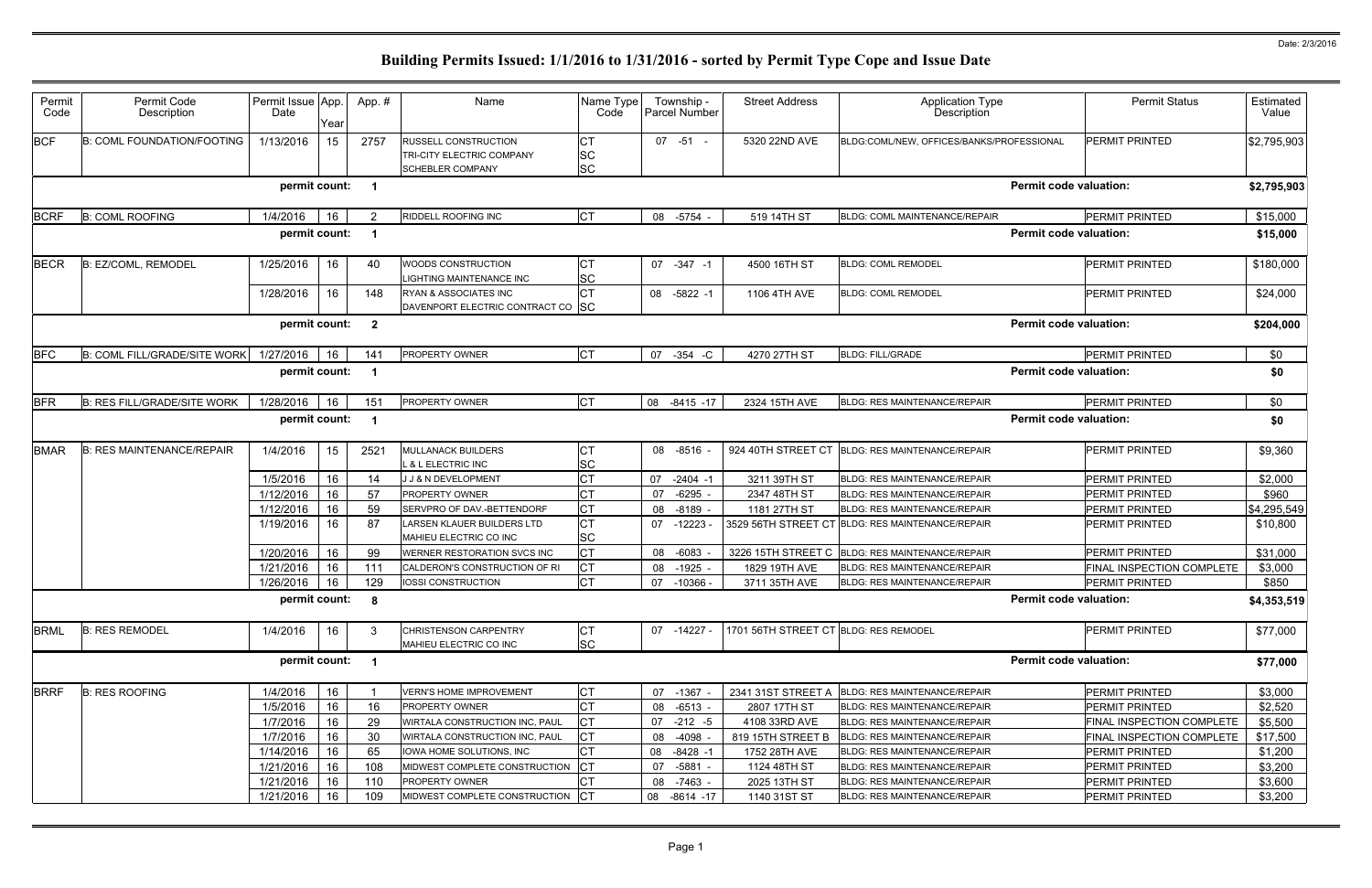| Permit<br>Code   | Permit Code<br>Description             | Permit Issue App.<br>Date | Year | App. #       | Name                                       | Name Type<br>Code | Township -<br><b>Parcel Number</b> | <b>Street Address</b> | Application Type<br>Description                  | <b>Permit Status</b>          | Estimated<br>Value |
|------------------|----------------------------------------|---------------------------|------|--------------|--------------------------------------------|-------------------|------------------------------------|-----------------------|--------------------------------------------------|-------------------------------|--------------------|
| <b>BRRF</b>      | <b>B: RES ROOFING</b>                  | 1/21/2016                 | 16   | 112          | CALDERON'S CONSTRUCTION OF RI              | <b>CT</b>         | 08<br>-874                         | 131 5TH AVE           | <b>BLDG: RES MAINTENANCE/REPAIR</b>              | FINAL INSPECTION COMPLETE     | \$7,000            |
|                  |                                        | 1/22/2016                 | 16   | 118          | QC ROOF DRS INC.                           | <b>CT</b>         | 08<br>-3835                        | 1607 16TH ST          | <b>BLDG: RES MAINTENANCE/REPAIR</b>              | PERMIT PRINTED                | \$5,900            |
|                  |                                        | 1/25/2016                 | 16   | 127          | QC ROOF DRS INC.                           | <b>CT</b>         | 08 -2171 -                         | 411 41ST ST           | <b>BLDG: RES MAINTENANCE/REPAIR</b>              | PERMIT PRINTED                | \$5,000            |
|                  |                                        | 1/25/2016                 | 16   | 128          | QC ROOF DRS INC.                           | <b>CT</b>         | $-7088$<br>08                      | 1619 10TH ST          | <b>BLDG: RES MAINTENANCE/REPAIR</b>              | PERMIT PRINTED                | \$18,900           |
|                  |                                        | 1/26/2016                 | 16   | 130          | QC ROOF DRS INC.                           | <b>CT</b>         | 07<br>$-11512 -$                   |                       | 5225 14TH AVENUE CT BLDG: RES MAINTENANCE/REPAIR | PERMIT PRINTED                | \$8,500            |
|                  |                                        | 1/27/2016                 | 16   | 142          | PROPERTY OWNER                             | <b>CT</b>         | $-830$<br>07                       |                       | 5325 11TH AVENUE C BLDG: RES MAINTENANCE/REPAIR  | PERMIT PRINTED                | \$1,560            |
|                  |                                        | 1/27/2016                 | 16   | 139          | CALDERON'S CONSTRUCTION OF RI              | <b>CT</b>         | $-2052$<br>08                      | 2522 5TH AVE          | <b>BLDG: RES MAINTENANCE/REPAIR</b>              | FINAL INSPECTION COMPLETE     | \$6,000            |
|                  |                                        | 1/28/2016                 | 16   | 147          | <b>VERN'S HOME IMPROVEMENT</b>             | <b>CT</b>         | $-6684$<br>07                      | 3901 15TH AVE         | <b>BLDG: RES MAINTENANCE/REPAIR</b>              | PERMIT PRINTED                | \$2,440            |
|                  |                                        | 1/28/2016                 | 16   | 150          | REUTHER CONSTRUCTION                       | <b>CT</b>         | 08<br>-6309                        | 903 25TH ST           | BLDG: RES MAINTENANCE/REPAIR                     | PERMIT PRINTED                | \$11,050           |
|                  |                                        | 1/28/2016                 | 16   | 152          | PROPERTY OWNER                             | <b>CT</b>         | 08<br>$-8415 - 17$                 | 2324 15TH AVE         | <b>BLDG: RES MAINTENANCE/REPAIR</b>              | PERMIT PRINTED                | \$2,800            |
|                  |                                        | permit count:             |      | 18           |                                            |                   |                                    |                       |                                                  | <b>Permit code valuation:</b> | \$108,870          |
| <b>BRSD</b>      | <b>B: RES SIDING</b>                   | 1/5/2016                  | 16   | 12           | U.S. HOME CORPS LLC                        | <b>CT</b>         | 07<br>-5650                        | 2403 45TH ST          | <b>BLDG: RES MAINTENANCE/REPAIR</b>              | PERMIT PRINTED                | \$525              |
|                  |                                        | 1/5/2016                  | 16   | 17           | PERFECT CHOICE EXTERIORS LLC               | <b>CT</b>         | -7594<br>08                        | 4637 5TH AVE          | BLDG: RES MAINTENANCE/REPAIR                     | PERMIT PRINTED                | \$12,500           |
|                  |                                        | 1/11/2016                 | 16   | 49           | ALL MAJOR RESTORATIONS LLC                 | <b>CT</b>         | -4436<br>08                        | 2516 19TH AVE         | <b>BLDG: RES MAINTENANCE/REPAIR</b>              | FINAL INSPECTION COMPLETE     | \$7,000            |
|                  |                                        | 1/14/2016                 | 16   | 68           | FANTH-CURRY HOME IMPRV CO                  | <b>CT</b>         | 07<br>-11490 -                     | 3414 53RD ST          | BLDG: RES MAINTENANCE/REPAIR                     | PERMIT PRINTED                | \$10,080           |
|                  |                                        | 1/14/2016                 | 16   | 67           | FANTH-CURRY HOME IMPRV CO                  | <b>CT</b>         | $-833$<br>08                       | 418 3RD ST            | BLDG: RES MAINTENANCE/REPAIR                     | PERMIT PRINTED                | \$5,840            |
|                  |                                        | 1/19/2016                 | 16   | 86           | MAINTENANCE & MECHANICALS LLC              | <b>CT</b>         | 08<br>$-2073 - 1$                  | 2515 7TH AVE          | <b>BLDG: RES MAINTENANCE/REPAIR</b>              | PERMIT PRINTED                | \$2,600            |
|                  |                                        | 1/25/2016                 | 16   | 128          | QC ROOF DRS INC.                           | <b>CT</b>         | -7088<br>08                        | 1619 10TH ST          | <b>BLDG: RES MAINTENANCE/REPAIR</b>              | PERMIT PRINTED                | \$18,900           |
|                  |                                        | 1/29/2016                 | 16   | 164          | <b>IOSSI CONSTRUCTION</b>                  | <b>CT</b>         | 08<br>-316                         | 1268 30TH AVE         | <b>BLDG: RES MAINTENANCE/REPAIR</b>              | PERMIT PRINTED                | \$37,500           |
|                  |                                        | permit count:             |      | 8            |                                            |                   |                                    |                       |                                                  | <b>Permit code valuation:</b> | \$94,945           |
| <b>BSEZ</b>      | B: EZ/COML, SIGN                       | 1/22/2016                 | 16   | 121          | NESPER SIGN ADVERTISING INC                | <b>CT</b>         | 08 -9409                           | 101 18TH ST           | <b>BLDG: SIGN</b>                                | PERMIT PRINTED                | \$10,000           |
|                  |                                        | permit count:             |      |              |                                            |                   |                                    |                       |                                                  | <b>Permit code valuation:</b> | \$10,000           |
| <b>BSMT</b>      | <b>B: RES BASEMENT WATERPROOF</b>      | 1/11/2016                 | 16   | 48           | MENTING MASONRY & WATERPROOFIN <b>I</b> CT |                   | 08 -7554                           | 2109 16TH ST          | BLDG: RES MAINTENANCE/REPAIR                     | PERMIT PRINTED                | \$4,600            |
|                  |                                        | 1/12/2016                 | 16   | 60           | ABSOLUTELY DRY BASEMENT WATERP CT          |                   | $-1903$<br>07                      | 2328 27TH ST          | <b>BLDG: RES MAINTENANCE/REPAIR</b>              | PERMIT PRINTED                | \$3,500            |
|                  |                                        | 1/15/2016                 | 16   | 71           | MIDWEST RECONSTRUCTION CO                  | <b>CT</b>         | 07<br>-11027 -                     | 4717 18TH AVENUE CT   | <b>BLDG: RES MAINTENANCE/REPAIR</b>              | PERMIT PRINTED                | \$2,280            |
|                  |                                        | 1/15/2016                 |      |              |                                            |                   |                                    |                       |                                                  |                               |                    |
|                  |                                        |                           | 16   | 69           | MIDWEST RECONSTRUCTION CO                  | <b>CT</b>         | $-321 - 12$<br>08                  | 720 27TH AVE          | <b>BLDG: RES MAINTENANCE/REPAIR</b>              | FINAL INSPECTION COMPLETE     | \$7,682            |
|                  |                                        | 1/18/2016                 | 16   | 85           | MIDWEST RECONSTRUCTION CO                  | <b>CT</b>         | 07<br>-1212 -                      |                       | 2711 17TH AVENUE CT BLDG: RES MAINTENANCE/REPAIR | PERMIT PRINTED                | \$5,937            |
|                  |                                        | permit count:             |      | - 5          |                                            |                   |                                    |                       |                                                  | <b>Permit code valuation:</b> | \$23,999           |
| <b>BTWR</b>      | B: COML CELLULAR STATION/TOV 1/28/2016 |                           | 16   | 114          | MIDWEST UNDERGROUND TECHNOLOG CT           |                   | 08 -2209 -                         | 3804 RIVER DR         | BLDG: CELLULAR STATION/TOWER                     | PERMIT PRINTED                | \$67,006           |
|                  |                                        | permit count:             |      | - 1          |                                            |                   |                                    |                       |                                                  | <b>Permit code valuation:</b> | \$67,006           |
| <b>BWKH</b>      | <b>B: WRECK HOUSE</b>                  | 1/7/2016                  | 16   | 32           | PROPERTY OWNER                             | Iст               | 07 -335 -54                        | 3722 42ND AVE         | <b>WRECK: 1 FAMILY HOUSE</b>                     | PERMIT PRINTED                | \$0                |
|                  |                                        | permit count:             |      | - 1          |                                            |                   |                                    |                       |                                                  | <b>Permit code valuation:</b> | \$0                |
| DRN <sub>1</sub> | <b>ENG: CLASS 1 DRAINAGE</b>           | 1/7/2016                  | 16   | 32           | PROPERTY OWNER                             | <b>CT</b>         | $-335 -54$<br>07                   | 3722 42ND AVE         | <b>WRECK: 1 FAMILY HOUSE</b>                     | PERMIT PRINTED                | \$0                |
|                  |                                        | 1/27/2016                 | 16   | 141          | PROPERTY OWNER                             | <b>CT</b>         | $-354$ $-C$<br>07                  | 4270 27TH ST          | <b>BLDG: FILL/GRADE</b>                          | PERMIT PRINTED                | \$0                |
|                  |                                        | 1/28/2016                 | 16   | 151          | <b>PROPERTY OWNER</b>                      | Iст               | 08 -8415 -17                       | 2324 15TH AVE         | BLDG: RES MAINTENANCE/REPAIR                     | PERMIT PRINTED                | \$0                |
|                  |                                        | permit count:             |      | $\mathbf{3}$ |                                            |                   |                                    |                       |                                                  | <b>Permit code valuation:</b> | \$0                |
| EC               | E: COML ELECTRICAL                     | 1/12/2016                 | 15   | 2642         | <b>BLAZE RESTORATION INC</b>               | <b>CT</b>         | 07<br>$-9843 -$                    | 3803 16TH ST          | BLDG: COML MAINTENANCE/REPAIR                    | PERMIT PRINTED                | \$15,005           |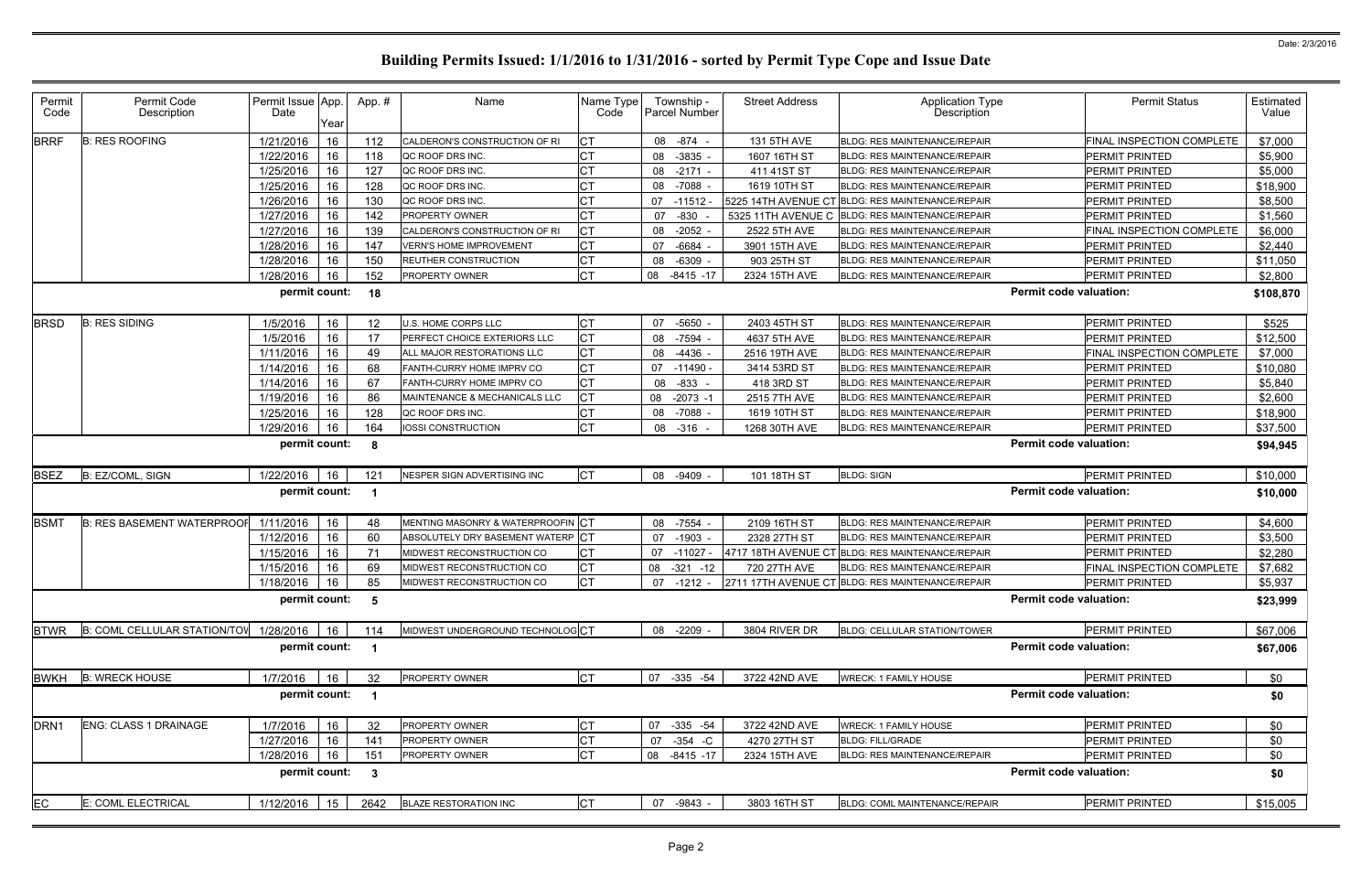| Permit<br>Code | Permit Code<br>Description      | Permit Issue App.<br>Date | Year | App.# | Name                                                            | Name Type<br>Code      | Township -<br><b>Parcel Number</b> | <b>Street Address</b>                 | <b>Application Type</b><br>Description            | <b>Permit Status</b>      | Estimated<br>Value |
|----------------|---------------------------------|---------------------------|------|-------|-----------------------------------------------------------------|------------------------|------------------------------------|---------------------------------------|---------------------------------------------------|---------------------------|--------------------|
| EC             | E: COML ELECTRICAL              | 1/12/2016                 | 15   | 2642  | AMERICAN ELECTRIC INC                                           | <b>SC</b>              | 07<br>-9843 -                      | 3803 16TH ST                          | BLDG: COML MAINTENANCE/REPAIR                     | PERMIT PRINTED            | \$15,005           |
|                |                                 | 1/29/2016                 | 15   | 2654  | PRESTIGE CONTRACTING, INC SPAG<br>KNAPP CONSTRUCTION & ELECTRIC | <b>CT</b><br><b>SC</b> | 07 -14482 -                        |                                       | 3930 44TH AVENUE DR BLDG: COML MAINTENANCE/REPAIR | PERMIT PRINTED            | \$21,875           |
|                |                                 | 1/29/2016                 | 15   | 2757  | <b>RUSSELL CONSTRUCTION</b><br>TRI-CITY ELECTRIC COMPANY        | <b>CT</b><br><b>SC</b> | $07 - 51 -$                        | 5320 22ND AVE                         | BLDG:COML/NEW, OFFICES/BANKS/PROFESSIONAL         | <b>PERMIT PRINTED</b>     | \$2,795,903        |
|                |                                 | permit count:             |      |       | <b>SCHEBLER COMPANY</b>                                         | <b>SC</b>              |                                    |                                       | <b>Permit code valuation:</b>                     |                           |                    |
|                |                                 |                           |      | - 3   |                                                                 |                        |                                    |                                       |                                                   |                           | \$2,832,783        |
| ENB            | <b>B: RES DRIVEWAY</b>          | 1/7/2016                  | 16   | 31    | BUSH CONSTRUCTION COMPANY INC.                                  | CT                     | 07 -78 -A                          | 3605 26TH AVE                         | BLDG: RES DRIVEWAY & SIDEWALK                     | PERMIT PRINTED            | \$5,804            |
|                |                                 | permit count:             |      |       |                                                                 |                        |                                    |                                       | <b>Permit code valuation:</b>                     |                           | \$5,804            |
| <b>ENC</b>     | <b>B: COML SIDEWALK</b>         | 1/29/2016                 | 16   | 163   | <b>TREIBER CONSTRUCTION CO</b>                                  | <b>CT</b>              | 08<br>-8259 -                      | 421 19TH ST                           | BLDG: COML DRIVEWAY & SIDEWALK                    | PERMIT PRINTED            | \$900              |
|                |                                 | permit count:             |      |       |                                                                 |                        |                                    |                                       | <b>Permit code valuation:</b>                     |                           | \$900              |
| ER             | E: RES ELECTRICAL               | 1/4/2016                  | 15   | 2521  | <b>MULLANACK BUILDERS</b><br>L & L ELECTRIC INC                 | <b>CT</b><br><b>SC</b> | 08 -8516 -                         | 924 40TH STREET CT                    | <b>BLDG: RES MAINTENANCE/REPAIR</b>               | PERMIT PRINTED            | \$9,360            |
|                |                                 | 1/5/2016                  | 16   | 20    | <b>TRI-CITY ELECTRIC COMPANY</b>                                | <b>CT</b>              | 07<br>-11948 -                     | 2617 45TH ST                          | ELEC: WIRING, MISC                                | FINAL INSPECTION COMPLETE | \$0                |
|                |                                 | 1/5/2016                  | 16   | 15    | PIKUZA ELECTRIC INC                                             |                        | 08<br>-6350 -                      | 702 25TH ST                           | ELEC: SERVICE                                     | PERMIT PRINTED            | \$0                |
|                |                                 | 1/5/2016                  | 16   | 19    | TRI-CITY ELECTRIC COMPANY                                       | <b>CT</b>              | 08<br>$-8614 - 17$                 | 1140 31ST ST                          | ELEC: SERVICE                                     | PERMIT PRINTED            | \$0                |
|                |                                 | 1/6/2016                  | 15   | 2779  | <b>BACKYARD VINYL</b><br>LAKEWOOD ELECTRIC AND GENERATO SC      | <b>CT</b>              | -13508 -<br>07                     | 4 WHITE OAK CT                        | <b>BLDG: RES MAINTENANCE/REPAIR</b>               | FINAL INSPECTION COMPLETE | \$16,250           |
|                |                                 | 1/6/2016                  | 16   | 26    | AMERICAN ELECTRIC INC                                           |                        | 08<br>$-6856$ .                    | 2515 16TH ST                          | <b>ELEC: REWIRE</b>                               | PERMIT PRINTED            | \$0                |
|                |                                 | 1/7/2016                  | 16   | 33    | H A ELECTRIC COMPANY                                            |                        | 08<br>$-8392 -$                    | 2107 3RD ST                           | ELEC: SERVICE                                     | PERMIT PRINTED            | \$0                |
|                |                                 | 1/11/2016                 | 15   | 2587  | HAZELWOOD HOMES INC<br>VANOPDORP ELECTRIC INC.                  | <b>SC</b>              | 07 -146 -4                         | 3413 8TH ST                           | BLDG:RES/NEW, SINGLE FAMILY DETACHED              | PERMIT PRINTED            | \$222,000          |
|                |                                 | 1/11/2016                 | 16   | 47    | PIZANE ELECTRIC INC                                             | <b>CT</b>              | $-6644 -$<br>08                    | 2931 11TH AVENUE A                    | ELEC: SERVICE                                     | PERMIT PRINTED            | \$0                |
|                |                                 | 1/12/2016                 | 16   | 58    | PIKUZA ELECTRIC INC                                             |                        | 08<br>$-7114 - C$                  | 841 18TH AVE                          | ELEC: SERVICE                                     | PERMIT PRINTED            | \$0                |
|                |                                 | 1/13/2016                 | 16   | 62    | ELECTRIC DOCTOR SERVICE LLC                                     | <b>CT</b>              | 07<br>-13699 -                     | 3510 49TH ST                          | ELEC: SERVICE                                     | PERMIT PRINTED            | \$0                |
|                |                                 | 1/15/2016                 | 15   | 1161  | <b>GRIFFIN CONSTRUCTION, MARK</b><br><b>TRINITY ELECTRIC</b>    | <b>CT</b><br><b>SC</b> | 08 -7266 -                         | 5401 3RD AVE                          | <b>BLDG: RES REMODEL</b>                          | PERMIT PRINTED            | \$30,000           |
|                |                                 | 1/15/2016                 | 15   | 1162  | <b>GRIFFIN CONSTRUCTION, MARK</b><br>TRINITY ELECTRIC           | <b>CT</b><br><b>SC</b> | 08 -7266 -                         | 5403 3RD AVE                          | <b>BLDG: RES REMODEL</b>                          | PERMIT PRINTED            | \$30,000           |
|                |                                 | 1/19/2016                 | 16   | 3     | CHRISTENSON CARPENTRY<br>MAHIEU ELECTRIC CO INC                 | <b>CT</b><br><b>SC</b> | 07 -14227 -                        | 1701 56TH STREET CT BLDG: RES REMODEL |                                                   | PERMIT PRINTED            | \$77,000           |
|                |                                 | 1/20/2016                 | 16   | 87    | <b>LARSEN KLAUER BUILDERS LTD</b><br>MAHIEU ELECTRIC CO INC     | <b>CT</b><br><b>SC</b> | 07 -12223 -                        |                                       | 3529 56TH STREET CT BLDG: RES MAINTENANCE/REPAIR  | PERMIT PRINTED            | \$10,800           |
|                |                                 | 1/20/2016                 | 16   | 107   | MAHIEU ELECTRIC CO INC                                          | <b>CT</b>              | 08 -1170 -                         | 1520 6TH AVE                          | ELEC: REPAIR                                      | PERMIT PRINTED            | \$0                |
|                |                                 | 1/22/2016                 | 15   | 375   | B & W HOME IMPROVEMENT CO<br>TRI-CITY ELECTRIC COMPANY          | <b>CT</b><br><b>SC</b> | 07 -10630 -                        | 4805 49TH AVE                         | <b>BLDG: RES REMODEL</b>                          | FINAL INSPECTION COMPLETE | \$33,819           |
|                |                                 | 1/25/2016                 | 16   | 122   | PIZANE ELECTRIC INC                                             | <b>CT</b>              | $-5349 -$<br>07                    | 2506 46TH ST                          | ELEC: SERVICE                                     | PERMIT PRINTED            | \$0                |
|                |                                 | 1/27/2016                 | 16   | 138   | AMERICAN ELECTRIC INC                                           | <b>CT</b>              | 08 -7375 -                         | 522 23RD AVE                          | ELEC: SERVICE                                     | PERMIT PRINTED            | \$0                |
|                |                                 | permit count: 19          |      |       |                                                                 |                        |                                    |                                       | <b>Permit code valuation:</b>                     |                           | \$429,229          |
| EXC1           | <b>ENG: EZ CLASS 1 DRAINAGE</b> | 1/28/2016                 | 16   | 114   | MIDWEST UNDERGROUND TECHNOLOGCT                                 |                        | 08 -2209 -                         | 3804 RIVER DR                         | BLDG: CELLULAR STATION/TOWER                      | PERMIT PRINTED            | \$67,006           |
|                |                                 |                           |      |       |                                                                 |                        |                                    |                                       |                                                   |                           |                    |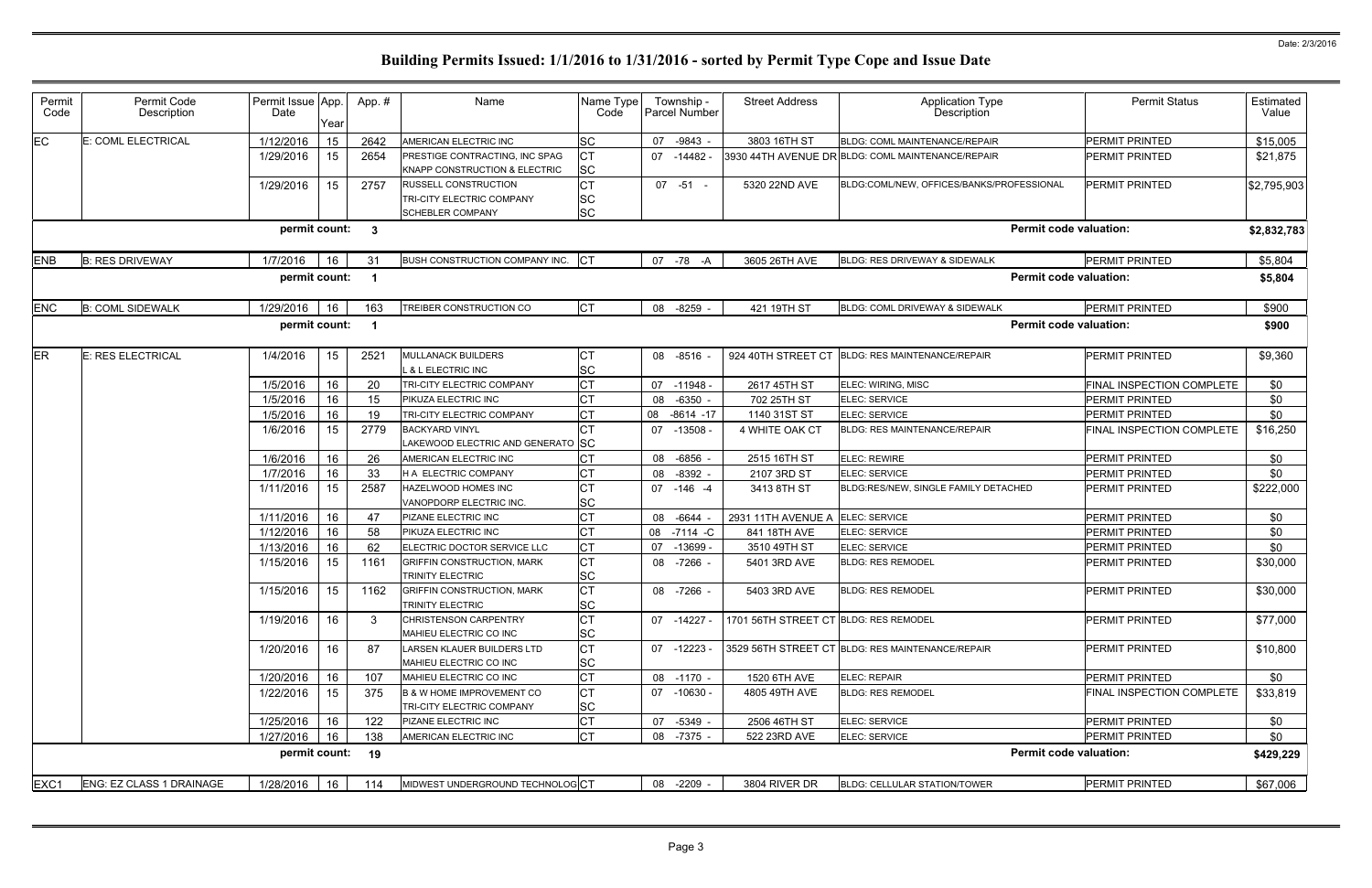| Permit<br>Code | Permit Code<br>Description | Permit Issue App.<br>Date | Year | App.#            | Name                                                                                  | Name Type<br>Code      | Township -<br>Parcel Number | <b>Street Address</b> | Application Type<br>Description                        | <b>Permit Status</b>             | Estimated<br>Value |
|----------------|----------------------------|---------------------------|------|------------------|---------------------------------------------------------------------------------------|------------------------|-----------------------------|-----------------------|--------------------------------------------------------|----------------------------------|--------------------|
|                |                            | permit count:             |      |                  |                                                                                       |                        |                             |                       | <b>Permit code valuation:</b>                          |                                  | \$67,006           |
| <b>EZC</b>     | E: EZ/COML, ELECTRICAL     | 1/6/2016                  | 15   | 2766             | <b>BLACKHAWK BUILDERS</b><br>MAHIEU ELECTRIC CO INC                                   | СT<br>SC               | 08 -5447 -1                 | 1500 RIVER DR         | BLDG: COML MAINTENANCE/REPAIR                          | FINAL INSPECTION COMPLETE        | \$10,000           |
|                |                            | 1/25/2016                 | 15   | 192              | <b>CONSTRUCT SERVICES</b><br><b>TRINITY ELECTRIC</b><br><b>HOME HEATING &amp; A/C</b> | <b>CT</b><br>SC<br>SC  | 08 -5501 -                  | 1611 5TH AVE          | <b>BLDG: COML REMODEL</b>                              | <b>PERMIT PRINTED</b>            | \$300,000          |
|                |                            | 1/26/2016                 | 16   | 40               | WOODS CONSTRUCTION<br>LIGHTING MAINTENANCE INC                                        | <b>CT</b><br><b>SC</b> | 07 -347 -1                  | 4500 16TH ST          | <b>BLDG: COML REMODEL</b>                              | <b>PERMIT PRINTED</b>            | \$180,000          |
|                |                            | permit count:             |      | $\boldsymbol{3}$ |                                                                                       |                        |                             |                       | <b>Permit code valuation:</b>                          |                                  | \$490,000          |
| <b>MC</b>      | M: COML MECHANICAL         | 1/5/2016                  | 16   | 11               | HORNBUCKLE HEATING & AC                                                               | <b>CT</b>              | 08<br>-6935                 |                       | <b>85 AVENUE OF THE CITIHTG: ROOFTOP UNIT, REPLACE</b> | PERMIT PRINTED                   | \$0                |
|                |                            | 1/22/2016                 | 16   | 120              | KALE HEATING & AC                                                                     | <b>CT</b>              | $-333$<br>08                | 600 RIVER DR          | <b>ITG: BOILER/FURNACE, INSTALL</b>                    | <b>PERMIT PRINTED</b>            | \$0                |
|                |                            | 1/29/2016                 | 16   | 159              | <b>BRADY COMPANY, JL</b>                                                              | <b>CT</b>              | $-415 - C$<br>07            | 4141 11TH AVENUE A    | HTG: OTHER. INSTALL/REPLACE                            | <b>PERMIT PRINTED</b>            | \$0                |
|                |                            | permit count:             |      | $\mathbf{3}$     |                                                                                       |                        |                             |                       | <b>Permit code valuation:</b>                          |                                  | \$0                |
| <b>MR</b>      | M: RES MECHANICAL          | 1/4/2016                  | 15   | 2800             | <b>HEATCO SERVICE COMPANY</b>                                                         | <b>CT</b>              | 08<br>$-1285$ -             | 1528 15TH AVE         | HTG: BOILER/FURNACE, REPLACE                           | <b>PERMIT PRINTED</b>            | \$0                |
|                |                            | 1/5/2016                  | 16   | 10               | TOTAL MAINTENANCE INC                                                                 | <b>CT</b>              | $-359$<br>07                | 3335 44TH AVE         | ITG: BOILER/FURNACE, REPLACE                           | <b>PERMIT PRINTED</b>            | \$0                |
|                |                            | 1/5/2016                  | 16   | 8                | <b>FREED HEATING &amp; AC</b>                                                         | <b>CT</b>              | 08 -1686 -                  | 1135 23RD ST          | HTG: BOILER/FURNACE. REPLACE                           | <b>PERMIT PRINTED</b>            | \$0                |
|                |                            | 1/6/2016                  | 16   | 21               | WATSON PLBG & MECHANICAL INC                                                          | <b>CT</b>              | $-14788$<br>07              | 3403 74TH STREET CT   | HTG: FURNACE/AC, NEW                                   | <b>PERMIT PRINTED</b>            | \$0                |
|                |                            | 1/6/2016                  | 16   | 22               | <b>BRADY COMPANY, JL</b>                                                              | <b>CT</b>              | $-2367 -$<br>07             | 2450 30TH ST          | <b>ITG: BOILER/FURNACE, REPLACE</b>                    | <b>PERMIT PRINTED</b>            | \$0                |
|                |                            | 1/6/2016                  | 16   | 25               | A1 MORRIS HEATING AND COOLING                                                         | <b>CT</b>              | $-1170$<br>08               | 1520 6TH AVE          | <b>ITG: FURNACE/AC, REPLACE</b>                        | <b>PERMIT PRINTED</b>            | \$0                |
|                |                            | 1/7/2016                  | 16   | 34               | TOTAL MAINTENANCE INC                                                                 | <b>CT</b>              | -4240<br>08                 | 2419 18TH STREET B    | HTG: BOILER/FURNACE, REPLACE                           | <b>PERMIT PRINTED</b>            | \$0                |
|                |                            | 1/7/2016                  | 16   | 36               | MAINTENANCE & MECHANICALS LLC                                                         | <b>CT</b>              | $-4889 - A$<br>08           | 1314 11TH ST          | <b>ITG: BOILER/FURNACE, REPLACE</b>                    | <b>PERMIT PRINTED</b>            | \$0                |
|                |                            | 1/7/2016                  | 16   | 37               | <b>FAMILY HEATING &amp; COOLING</b>                                                   | <b>CT</b>              | $-5929$ -<br>08             | 428 7TH ST            | HTG: BOILER/FURNACE, REPLACE                           | <b>PERMIT PRINTED</b>            | \$0                |
|                |                            | 1/11/2016                 | 16   | 54               | TOTAL MAINTENANCE INC                                                                 | <b>ICT</b>             | $-11510 -$<br>07            | 1407 53RD ST          | HTG: BOILER/FURNACE, REPLACE                           | PERMIT PRINTED                   | \$0                |
|                |                            | 1/11/2016                 | 16   | 55               | TOTAL MAINTENANCE INC                                                                 | <b>CT</b>              | $-2026$ -<br>07             | 2323 31ST ST          | <b>ITG: FURNACE/AC, REPLACE</b>                        | <b>PERMIT PRINTED</b>            | \$0                |
|                |                            | 1/11/2016                 | 16   | 53               | <b>GABRILSON HEATING &amp; AC</b>                                                     | <b>CT</b>              | -8186 -<br>07               | 2710 53RD ST          | HTG: BOILER/FURNACE, REPLACE                           | <b>PERMIT PRINTED</b>            | \$0                |
|                |                            | 1/11/2016                 | 16   | 43               | KALE HEATING & AC                                                                     | <b>CT</b>              | $-7112 -$<br>08             | 1811 10TH ST          | <b>ITG: BOILER/FURNACE, REPLACE</b>                    | <b>PERMIT PRINTED</b>            | \$0                |
|                |                            | 1/12/2016                 | 16   | 56               | A1 MORRIS HEATING AND COOLING                                                         | <b>CT</b>              | 07<br>-359 -                | 4515 34TH ST          | HTG: BOILER/FURNACE, REPLACE                           | PERMIT PRINTED                   | \$0                |
|                |                            | 1/13/2016                 | 16   | 61               | TOTAL MAINTENANCE INC                                                                 | <b>CT</b>              | 07 -5729 -                  |                       | 1889 24TH AVENUE CT HTG: BOILER/FURNACE, REPLACE       | PERMIT PRINTED                   | \$0                |
|                |                            | 1/15/2016                 | 16   | 73.              | KLAUER HEATING & AC LTD                                                               | <b>CT</b>              | 07 -14227 -                 |                       | 1701 56TH STREET CT HTG: FURNACE/AC, REPLACE           | <b>PERMIT PRINTED</b>            | \$0                |
|                |                            | 1/15/2016                 | 16   | 72               | <b>HEATCO SERVICE COMPANY</b>                                                         | Iст                    | 07 -7647 -                  |                       | 2511 23RD AVENUE CT HTG: BOILER/FURNACE, REPLACE       | <b>FINAL INSPECTION COMPLETE</b> | \$0                |
|                |                            | 1/15/2016                 | 16   | 75               | <b>FREED HEATING &amp; AC</b>                                                         | <b>CT</b>              | -7699 -<br>08               | 1621 12TH ST          | HTG: BOILER/FURNACE, REPLACE                           | <b>PERMIT PRINTED</b>            | \$0                |
|                |                            | 1/15/2016                 | 16   | 70               | <b>HEATCO SERVICE COMPANY</b>                                                         | <b>CT</b>              | 08 -7749 -                  | 556 24TH AVE          | HTG: BOILER/FURNACE, REPLACE                           | <b>PERMIT PRINTED</b>            | \$0                |
|                |                            | 1/15/2016                 | 16   | 74               | KLAUER HEATING & AC LTD                                                               | <b>CT</b>              | 08 -8552 -                  | 954 40TH STREET CT    | HTG: BOILER/FURNACE, INSTALL                           | <b>PERMIT PRINTED</b>            | \$0                |
|                |                            | 1/20/2016                 | 16   | 100              | TOTAL MAINTENANCE INC                                                                 | <b>CT</b>              | 07 -1114 -                  | 2737 14TH AVE         | HTG: BOILER/FURNACE, REPLACE                           | <b>PERMIT PRINTED</b>            | \$0                |
|                |                            | 1/20/2016                 | 16   | 105              | <b>SCHEBLER COMPANY</b>                                                               | <b>CT</b>              | $-1297 -$<br>07             | 2363 33RD ST          | HTG: BOILER/FURNACE, REPLACE                           | <b>PERMIT PRINTED</b>            | \$0                |
|                |                            | 1/20/2016                 | 16   | 90               | KALE HEATING & AC                                                                     | <b>CT</b>              | -13496 -<br>07              | 4256 22ND AVE         | HTG: BOILER/FURNACE, REPLACE                           | PERMIT PRINTED                   | \$0                |
|                |                            | 1/20/2016                 | 16   | -91              | KALE HEATING & AC                                                                     | <b>CT</b>              | -13748 -<br>07              | 3743 53RD ST          | HTG: BOILER/FURNACE, REPLACE                           | PERMIT PRINTED                   | \$0                |
|                |                            | 1/20/2016                 | 16   | 95               | <b>BRADY COMPANY, JL</b>                                                              | <b>CT</b>              | -8424<br>07                 |                       | 3234 13TH AVENUE CT HTG: BOILER/FURNACE, REPLACE       | <b>PERMIT PRINTED</b>            | \$0                |
|                |                            | 1/20/2016                 | 16   | 89               | JOHNSON HEATING & A/C INC                                                             | <b>CT</b>              | 07 - 85 -                   | 2424 41ST ST          | HTG: FURNACE/AC, REPLACE                               | <b>PERMIT PRINTED</b>            | \$0                |
|                |                            | 1/20/2016                 | 16   | 101              | <b>CRAWFORD HEATING &amp; COOLING</b>                                                 | <b>CT</b>              | $-2906 -$<br>08             | 2414 5TH AVE          | HTG: BOILER/FURNACE, REPLACE                           | <b>PERMIT PRINTED</b>            | \$0                |
|                |                            | 1/20/2016                 | 16   | 94               | BRADY COMPANY, J L                                                                    | <b>CT</b>              | 08 -4708 -                  | 1301 26TH ST          | HTG: BOILER/FURNACE, REPLACE                           | <b>PERMIT PRINTED</b>            | \$0                |
|                |                            | 1/20/2016                 | 16   | 96               | TOTAL MAINTENANCE INC                                                                 | <b>CT</b>              | 08 -6817 -13                | 1007 24TH ST          | <b>ITG: BOILER/FURNACE, REPLACE</b>                    | <b>PERMIT PRINTED</b>            | \$0                |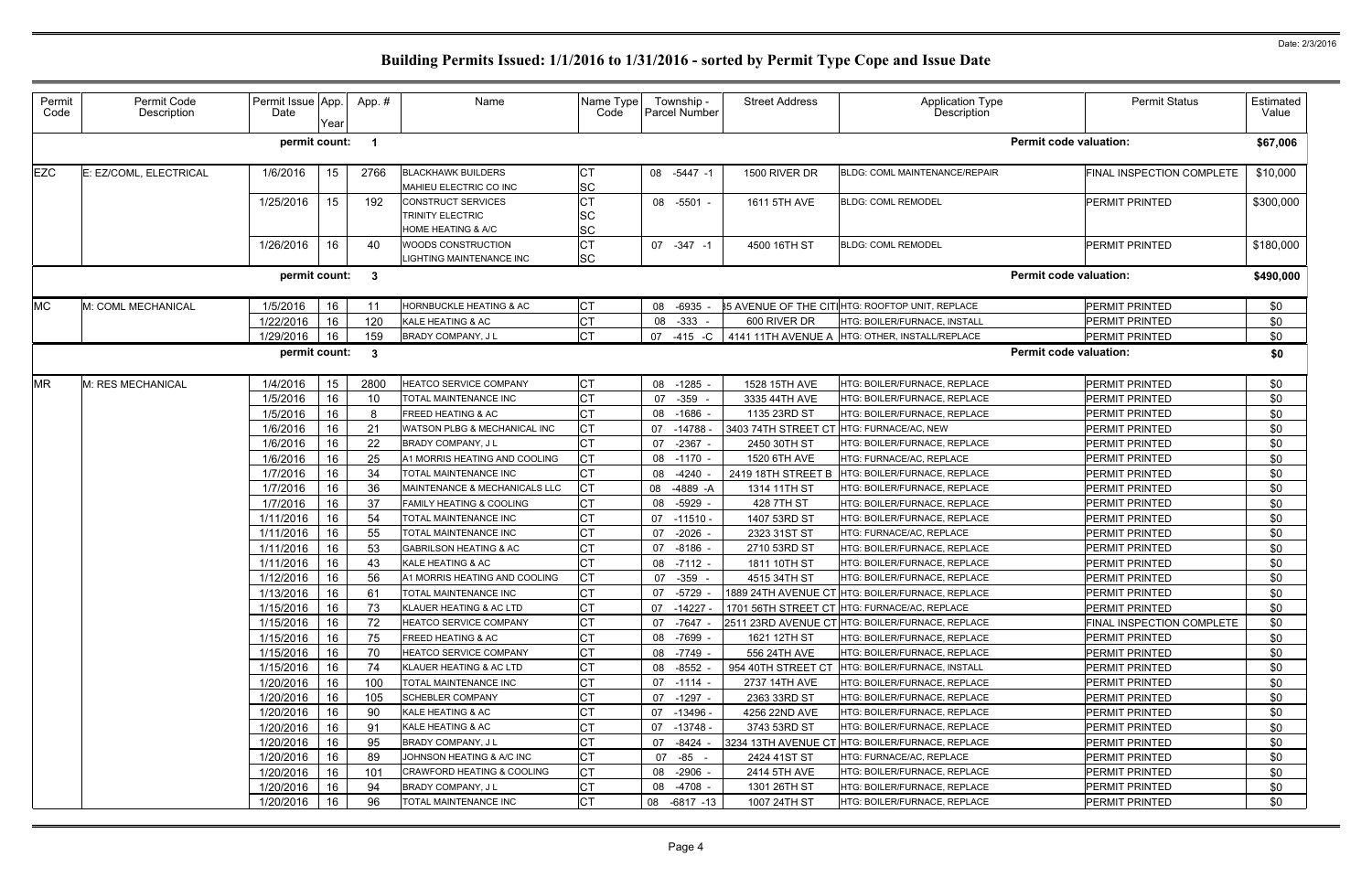| Permit<br>Code   | Permit Code<br>Description   | Permit Issue App.<br>Date | Year | App. #                  | Name                              | Name Type<br>Code | Township -<br><b>Parcel Number</b> | <b>Street Address</b>                   | <b>Application Type</b><br>Description            | <b>Permit Status</b>      | Estimated<br>Value |
|------------------|------------------------------|---------------------------|------|-------------------------|-----------------------------------|-------------------|------------------------------------|-----------------------------------------|---------------------------------------------------|---------------------------|--------------------|
| <b>MR</b>        | M: RES MECHANICAL            | 1/20/2016                 | 16   | 104                     | CRAWFORD HEATING & COOLING        | <b>CT</b>         | -7266<br>08                        | 5401 3RD AVE                            | HTG: BOILER/FURNACE, REPLACE                      | PERMIT PRINTED            | \$0                |
|                  |                              | 1/20/2016                 | 16   | 103                     | CRAWFORD HEATING & COOLING        | <b>CT</b>         | -7266<br>08                        | 5403 3RD AVE                            | HTG: BOILER/FURNACE, REPLACE                      | PERMIT PRINTED            | \$0                |
|                  |                              | 1/21/2016                 | 16   | 115                     | FREED HEATING & AC                | <b>CT</b>         | 07<br>$-12745$                     | 1711 55TH STREET PL                     | HTG: BOILER/FURNACE, REPLACE                      | PERMIT PRINTED            | \$0                |
|                  |                              | 1/21/2016                 | 16   | 116                     | FREED HEATING & AC                | <b>CT</b>         | $-3420 -$<br>08                    | 733 12TH ST                             | HTG: BOILER/FURNACE, REPLACE                      | PERMIT PRINTED            | \$0                |
|                  |                              | 1/25/2016                 | 16   | 124                     | <b>SCHEBLER COMPANY</b>           | <b>CT</b>         | 07<br>$-146 - 9$                   | 3565 8TH ST                             | HTG: FURNACE/AC, REPLACE                          | <b>PERMIT PRINTED</b>     | \$0                |
|                  |                              | 1/25/2016                 | 16   | 126                     | <b>B &amp; W TIN SHOP</b>         | <b>CT</b>         | $-6304$<br>07                      |                                         | 50 AVENUE OF THE CITIHTG: BOILER/FURNACE, REPLACE | PERMIT PRINTED            | \$0                |
|                  |                              | 1/27/2016                 | 16   | 135                     | A1 MORRIS HEATING AND COOLING     | <b>CT</b>         | $-359$<br>07                       | 4515 34TH ST                            | HTG: BOILER/FURNACE, REPLACE                      | PERMIT PRINTED            | \$0                |
|                  |                              | 1/27/2016                 | 16   | 133                     | HOME HEATING & A/C                | <b>CT</b>         | $-2493 -$<br>08                    | 335 4TH AVE                             | HTG: FURNACE/AC, NEW                              | PERMIT PRINTED            | \$0                |
|                  |                              | 1/27/2016                 | 16   | 137                     | TOTAL MAINTENANCE INC             | <b>CT</b>         | $-3588$<br>08                      | 2315 12TH STREET PL                     | HTG: FURNACE/AC, REPLACE                          | PERMIT PRINTED            | \$0                |
|                  |                              | 1/28/2016                 | 16   | 155                     | BRADY COMPANY, J L                | <b>CT</b>         | 07<br>$-12181$                     | 7614 36TH AVE                           | HTG: BOILER/FURNACE, REPLACE                      | PERMIT PRINTED            | \$0                |
|                  |                              | 1/28/2016                 | 16   | 153                     | FREED HEATING & AC                | <b>CT</b>         | $-1525 - 1$<br>07                  | 3310 25TH AVE                           | HTG: FURNACE/AC, REPLACE                          | PERMIT PRINTED            | \$0                |
|                  |                              | 1/28/2016                 | 16   | 156                     | <b>BRADY COMPANY, J L</b>         | <b>CT</b>         | $-2073 -$<br>08                    | 630 25TH ST                             | HTG: BOILER/FURNACE, REPLACE                      | <b>PERMIT PRINTED</b>     | \$0                |
|                  |                              | 1/28/2016                 | 16   | 154                     | FREED HEATING & AC                | <b>CT</b>         | $-3913 -$<br>08                    | 1414 18TH ST                            | HTG: FURNACE/AC, REPLACE                          | PERMIT PRINTED            | \$0                |
|                  |                              | 1/29/2016                 | 16   | 158                     | KALE HEATING & AC                 | <b>CT</b>         | $-8715 -$<br>07                    | 4605 31ST AVE                           | HTG: BOILER/FURNACE, REPLACE                      | <b>PERMIT PRINTED</b>     | \$0                |
|                  |                              | 1/29/2016                 | 16   | 160                     | <b>B &amp; W TIN SHOP</b>         | <b>CT</b>         | 80<br>$-3613 -27$                  | 3117 2ND ST                             | HTG: BOILER/FURNACE, INSTALL                      | PERMIT PRINTED            | \$0                |
|                  |                              | permit count:             |      | 44                      |                                   |                   |                                    |                                         | <b>Permit code valuation:</b>                     |                           | \$0                |
| <b>PC</b>        | P: COML PLUMBING             | 1/7/2016                  | 16   | 27                      | PETERSEN PLUMBING AND HEATING     | <b>CT</b>         | 07<br>$-1004$                      | 06 AVENUE OF THE CITIPLBG: SEWER REPAIR |                                                   | <b>PERMIT PRINTED</b>     | \$0                |
|                  |                              | 1/20/2016                 | 16   | 97                      | <b>NORTHWEST MECHANICAL</b>       | <b>CT</b>         | $07 - 51 -$                        | 5320 22ND AVE                           | PLBG: INSTALLATION, COMMERCIAL                    | <b>PERMIT PRINTED</b>     | \$0                |
|                  |                              | 1/28/2016                 | 16   | 157                     | <b>EWERT PLUMBING</b>             | <b>CT</b>         | 07 -347 -2                         | 4420 16TH ST                            | PLBG: INSTALLATION, COMMERCIAL                    | PERMIT PRINTED            | \$0                |
|                  |                              | permit count:             |      | $\mathbf{3}$            |                                   |                   |                                    |                                         | <b>Permit code valuation:</b>                     |                           | \$0                |
| PCM <sub>6</sub> | P: COML GAS MTR RECONCT (6 M | 1/4/2016                  | 16   | 5                       | TOUM PLUMBING                     | <b>CT</b>         | 08 -7114 -C                        | 841 18TH AVE                            | PLBG: GAS MTR RECONNECT AFTER 6 MONTHS            | FINAL INSPECTION COMPLETE | \$0                |
|                  |                              | 1/7/2016                  | 16   | 39                      | MAINTENANCE & MECHANICALS LLC     | lст               | 08 -6699 -47                       | 516 29TH AVE                            | HTG: GAS MTR RECONNECT AFTER 6 MONTHS             | <b>PERMIT PRINTED</b>     | \$0                |
|                  |                              | permit count:             |      | $\overline{\mathbf{2}}$ |                                   |                   |                                    |                                         | <b>Permit code valuation:</b>                     |                           | \$0                |
| PCR <sub>6</sub> | P: RES GAS MTR RECONCT (6 MC | 1/7/2016                  | 16   | 35                      | <b>QUAD CITY PLUMBING</b>         | <b>CT</b>         | 07<br>$-2419 -$                    | 3312 38TH ST                            | PLBG: GAS MTR RECONNECT AFTER 6 MONTHS            | PERMIT PRINTED            | \$0                |
|                  |                              | 1/26/2016                 | 16   | 132                     | <b>ALL ACTION PLUMBING</b>        | <b>CT</b>         | $-65 -2$<br>07                     | 1531 44TH ST                            | PLBG: GAS MTR RECONNECT AFTER 6 MONTHS            | PERMIT PRINTED            | \$0                |
|                  |                              | 1/29/2016                 | 16   | 165                     | PETERSEN PLUMBING AND HEATING     | Iст               | 08 -7375                           | 522 23RD AVE                            | PLBG: GAS MTR RECONNECT AFTER 6 MONTHS            | PERMIT PRINTED            | \$0                |
|                  |                              | permit count:             |      | 3                       |                                   |                   |                                    |                                         | <b>Permit code valuation:</b>                     |                           | \$0                |
| <b>PCWS</b>      | P: CITY WATER/SEWER          | 1/8/2016                  | 16   | 41                      | <b>BLONDELL PLUMBING SERVICES</b> | <b>CT</b>         | 08 -1594                           | 3620 4TH AVE                            | PLBG: SEWER REPAIR                                | PERMIT PRINTED            | \$0                |
|                  |                              | 1/27/2016                 | 16   | 143                     | <b>BLONDELL PLUMBING SERVICES</b> | <b>CT</b>         | 08<br>$-2351 -$                    | 425 17TH AVE                            | <b>PLBG: SEWER REPAIR</b>                         | PERMIT PRINTED            | \$0                |
|                  |                              | 1/27/2016                 | 16   | 134                     | <b>BLONDELL PLUMBING SERVICES</b> | Iст               | 08 -6461 -40                       | 3008 15TH ST                            | <b>PLBG: SEWER REPAIR</b>                         | <b>PERMIT PRINTED</b>     | \$0                |
|                  |                              | permit count:             |      | - 3                     |                                   |                   |                                    |                                         | <b>Permit code valuation:</b>                     |                           | \$0                |
| <b>PEZC</b>      | P: EZ/COML, PLUMBING         | 1/8/2016                  | 16   | 42                      | <b>BLONDELL PLUMBING SERVICES</b> | <b>CT</b>         | 08 -5447 -1                        | 1500 RIVER DR                           | PLBG: INSTALLATION, COMMERCIAL                    | PERMIT PRINTED            | \$0                |
|                  |                              | permit count:             |      |                         |                                   |                   |                                    |                                         | <b>Permit code valuation:</b>                     |                           | \$0                |
| PGR              | P: RES GAS PIPING            | 1/5/2016                  | 16   | g                       | CRAWFORD COMPANY                  | <b>CT</b>         | 07 -11948 -                        | 2617 45TH ST                            | PLBG: GAS PIPING                                  | FINAL INSPECTION COMPLETE | \$0                |
|                  |                              | 1/6/2016                  | 16   | 24                      | CRAWFORD COMPANY                  | <b>CT</b>         | $-240 -4$<br>07                    | 2810 53RD ST                            | PLBG: GAS PIPING                                  | <b>PERMIT PRINTED</b>     | \$0                |
|                  |                              | 1/6/2016                  | 16   | 23                      | CRAWFORD COMPANY                  | <b>CT</b>         | -78 -A<br>07                       | 3605 26TH AVE                           | PLBG: GAS PIPING                                  | PERMIT PRINTED            | \$0                |
|                  |                              |                           |      |                         |                                   |                   |                                    |                                         |                                                   |                           |                    |
|                  |                              | 1/13/2016                 | 16   | 63                      | WATSON PLUMBING AND MECHANICAL CT |                   | 07<br>-13699 -                     | 3510 49TH ST                            | PLBG: GAS PIPING                                  | PERMIT PRINTED            | \$0                |